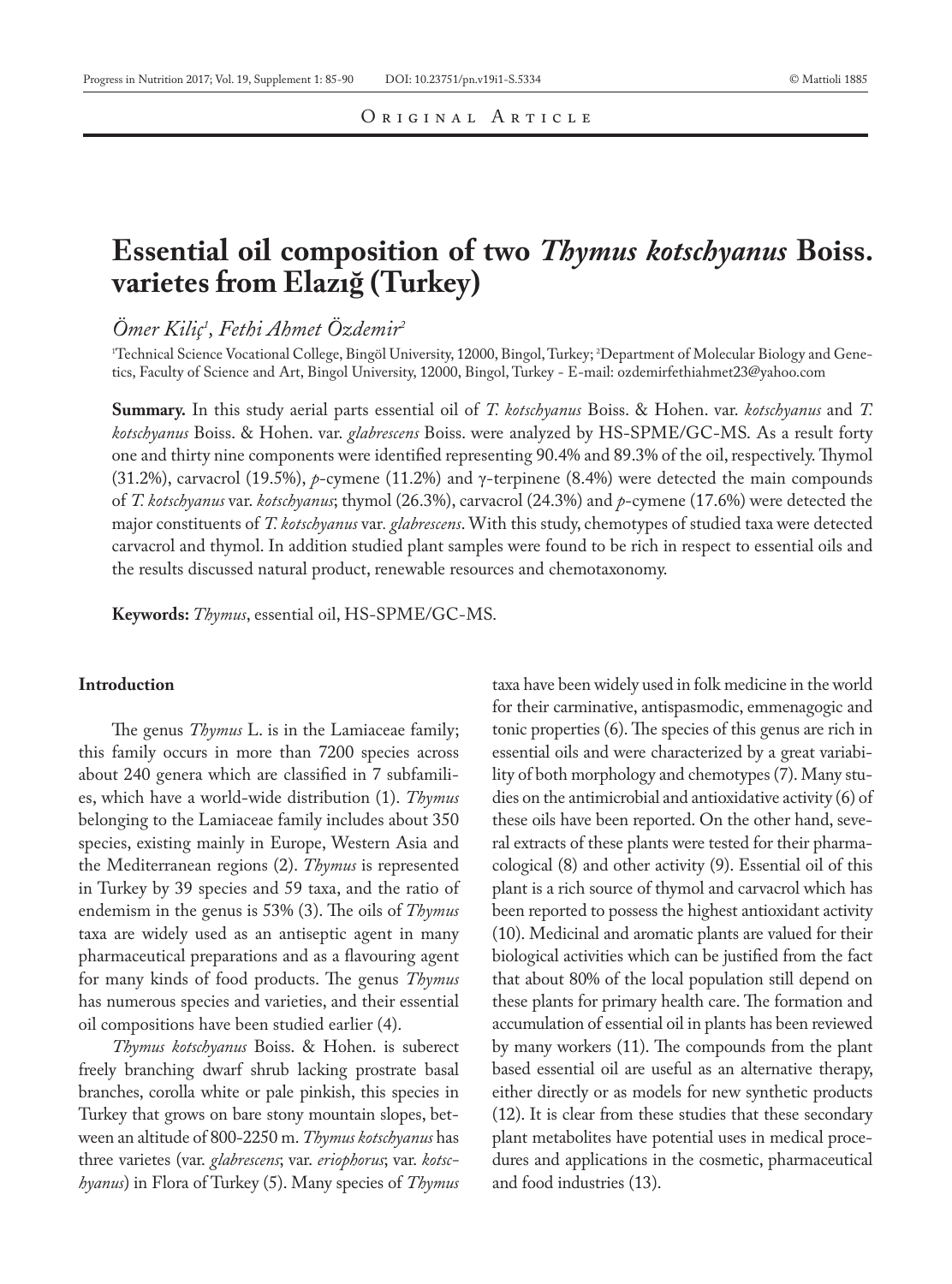This paper reports the results of HS-SPME/ GC-MS analyses essential oil from aerial parts of *T.kotschyanus* var. *kotschyanus* and *T. kotschyanus* var*. glabrescens*; to determined chemotypes and to potential usefulness of studied samples.

# **Materials and Methods**

#### *Plant materials*

*T. kotschyanus* var. *kotschyanus* was collected at the flowering stage in July 2015 in vicinity of Pinarlar village, (Keban/Elazığ/Turkey). *T. kotschyanus* var. *glabrescens* was collected from vicinity of Aslankasi village (Keban/Elazığ/Turkey), in July 2015. The voucher specimens have been deposited in the department of Park and Garden Plants of Bingol University.

## *HS-SPME Procedure*

"Five grams powder of aerial part of studied samples were carried out by a (HS-SPME) head space solid phase microextraction method using a divinyl benzene / carboxen / polydimethylsiloxane (DVB/ CAR/PDMS) fiber, with 50/30 um film thickness; before the analysis the fiber was pre conditioned in the injection port of the gas chromatography (GC) as indicated by the manufacturer. For each sample, 5 g of plant samples, previously homogenized, were weighed in to a 40 ml vial; the vial was equipped with a ''mininert'' valve. The vial was kept at 35°C with continuous internal stirring and the sample was left to equilibratefor 30 min; then, the SPME fiber was exposed for 40 min to the headspace while maintaining the sample at 35°C. After sampling, the SPME fiber was introduced into the GC injector, and was left for 3 min to allow the analyzes thermal desorption. In order to optimize the technique, the effects of various parameters, such as sample volume, sample headspace volume, sample heating temperature and extraction time were studied on the extraction efficiency as previously reported by Verzera et al. (4).

## *GC-MS Analysis*

"A Varian 3800 gas chromatograph directly inter faced with a Varian 2000 ion trap mass spectrometer (Varian Spa, Milan, Italy) was used with injector temperature, 260°C; injection mode, splitless; column, 60 m, CP-Wax 52 CB 0.25 mm i.d., 0.25 um film thickness. The oven temperature was programmed as follows: 45°C held for 5 min, then increased to 80°C at a rate of 10°C/min, and to 240°C at 2°C/min. The carrier gas was helium, used at a constant pressure of 10 psi; the transfer line temperature, 250°C; the ionisation mode, electron impact (EI); acquisit ion range, 40 to 200 m/z; scan rate, 1 us-1. The compounds were identified using the NIST (National Institute of Standardsand Technology) library (NIST/WILEY/EPA/NIH), mass spectral library and verified by the retention indices which were calculated as described by Van Den Dool and Kratz (15). The relative amounts were calculated on the basis of peak-area ratios. The identified constituents of studied samples are listed in Table 1.

# **Results and Discussion**

In this study the aerial parts essential oil of *T. kotschyanus* var. *kotschyanus* and *T. kotschyanus* var. *glabrescens* were analyzed and thymol (31.2%, 26.3%), carvacrol (19.5%, 24.3%) and *p*-cymene (11.2%, 17.6%) were detected the main compounds of *T. kotschyanus*  var. *kotschyanus* and *T. kotschyanus* var*. glabrescens*, respectively. *T. kotschyanus* var. *kotschyanus* and *T. kotschyanus* var. *glabrescens* included high concentrations of thymol (31.2%, 26.3%) and carvacrol (19.5%, 24.3%), respectively (Table 1).

Karaman et al., (2001), reported that; the major components of *Thymus revolutus* Celak from Turkey were carvacrol (43.13%), γ-terpinene (20.86%), *p*-cymene (13,94%), β-caryophyllene (5.40%) and in low percentages thymol (4.62%). Several previous researches on another Turkish *Thymus* taxa showed that the main components of the oils were carvacrol and thymol in *T*. *cilicicus* (16); germacrene-D in *T*. *cariensis* and *T*. *haussknechtii* (13); thymol, *p*-cymene and carvacrol in *T*. *atticus* and *T*. *roegneri* (17); 1,8-cineole (21.5%) in *T. haussknechtii* and thymol (47.5%) in *T. kotschyanus* var. *kotschyanus* (4). In this study there are some similarities and differences in the essential oil contents from cited researches; the differences in the oil composition may be due to the collection time and geographic factors. In another study, thymol (47.5%) and carvacrol (53-70%) were the main cons-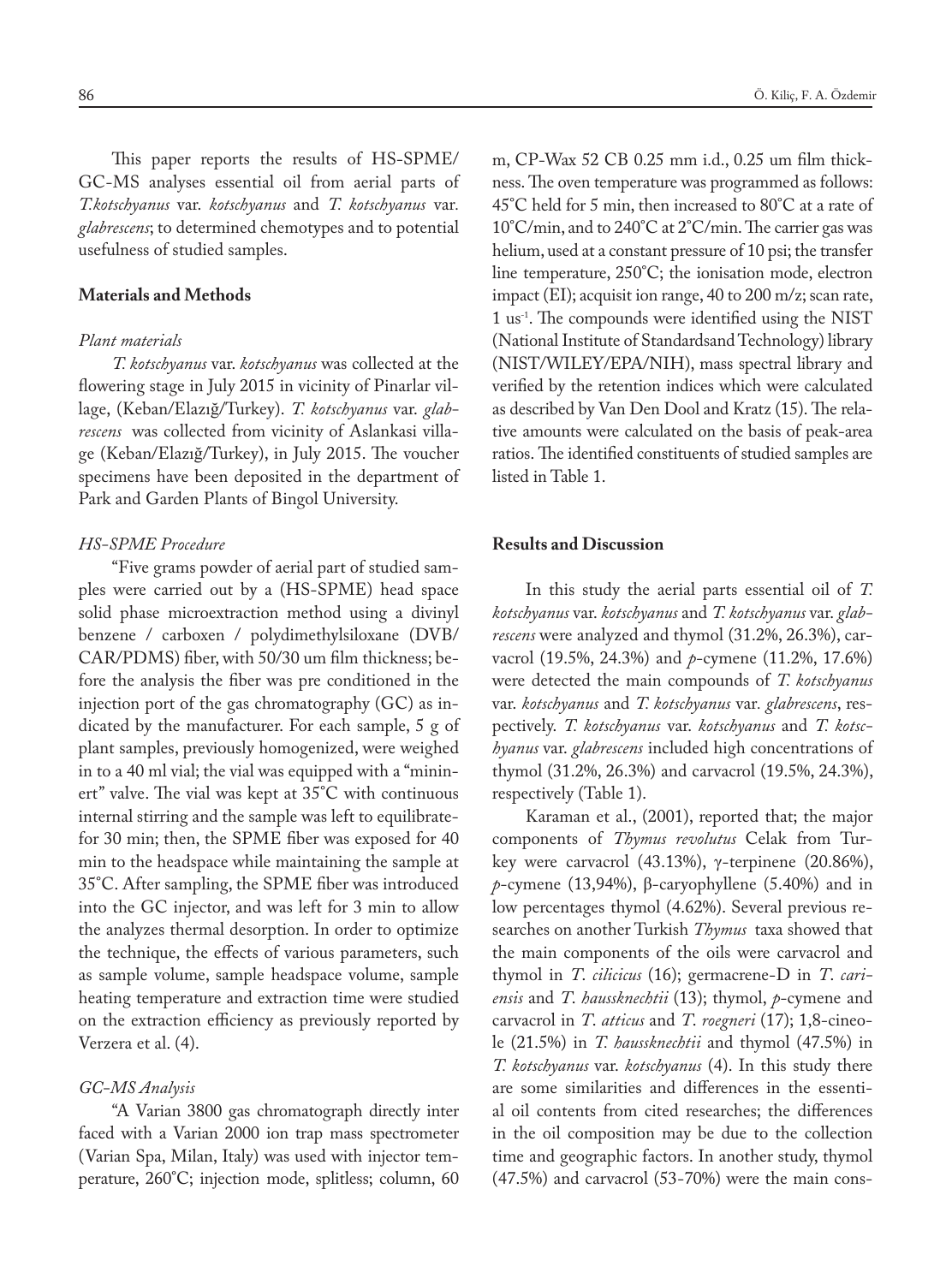| Compounds                                   | <b>RRI</b> | T. kotschyanus<br>var. kotschyanus (%) | T. kotschyanus var.<br>glabrescens (%) |
|---------------------------------------------|------------|----------------------------------------|----------------------------------------|
| $\alpha$ -Thujene                           | 975        | 1.2                                    | $0.8\,$                                |
| $\alpha$ -pinene                            | 980        | 0.5                                    | $\overline{\phantom{a}}$               |
| Camphene                                    | 982        | 0.3                                    | 0.2                                    |
| Verbenene                                   | 990        | 0.2                                    | 0.1                                    |
| Benzaldehide                                | 995        | $\overline{\phantom{a}}$               | 0.1                                    |
| Sabinene                                    | 1015       | 0.9                                    | 0.2                                    |
| $\beta$ -pinene                             | 1020       | 0.3                                    | 0.4                                    |
| 1-octan-3-ol                                | 1024       | 0.4                                    | $\blacksquare$                         |
| Mrycene                                     | 1035       | 1.5                                    | 0.1                                    |
| $\alpha$ -phellandrene                      | 1040       | 0.2                                    | 1.1                                    |
| $\alpha$ -terpinene                         | 1042       | 1.7                                    | 0.5                                    |
| $P$ -cymene                                 | 1050       | 11.2                                   | 17.6                                   |
| Limonene                                    | 1055       | 0.4                                    | $\overline{\phantom{0}}$               |
| 1,8-cineole                                 | 1085       | 2.2                                    | 6.4                                    |
| Terpinolene                                 | 1090       | 0.2                                    | 0.1                                    |
| $\beta$ -Ocimene                            | 1100       | 0.2                                    | 0.1                                    |
| $\gamma$ -terpinene                         | 1119       | 8.4                                    | 5.3                                    |
| Sabinen-hydrate                             | 1127       | 0.2                                    | 0.1                                    |
| Linalool                                    | 1148       | 1.2                                    | 1.1                                    |
| Camphor                                     | 1155       | 0.1                                    | 0.4                                    |
| trans-pinocarveole                          | 1166       | 0.1                                    |                                        |
| Borneol                                     | 1200       | 0.3                                    | 0.5                                    |
| Nerol                                       | 1232       | 0.1                                    | 0.2                                    |
| Terpinen-4-ol                               | 1245       | 0.6                                    | 0.2                                    |
| Geraniol                                    | 1250       | 0.1                                    | 0.4                                    |
| Thymol methi-ether                          | 1290       | $1.1\,$                                | 1.6                                    |
| Thymol                                      | 1297       | 31.2                                   | 26.3                                   |
| Carvacrol                                   | 1302       | 19.5                                   | 24.3                                   |
| Bornyl acetate                              | 1337       | $\qquad \qquad -$                      | 0.1                                    |
| Eugenol                                     | 1339       | 0.1                                    | $\frac{1}{2}$                          |
| Neryl acetate                               | 1342       | 0.2                                    | 0.1                                    |
|                                             | 1360       | 0.4                                    | 0.1                                    |
| $\alpha$ -copaene<br>$\beta$ -caryophyllene | 1366       |                                        | 2.6                                    |
| $\beta$ -bourbene                           | 1394       | $\qquad \qquad -$<br>0.2               | 0.1                                    |
| $\beta$ -elemene                            | 1400       |                                        | 0.1                                    |
| Aromadendrene                               | 1406       | $\qquad \qquad -$                      | 0.1                                    |
| $\alpha$ -Humulene                          | 1418       | 0.2                                    | 0.3                                    |
| Germacrene-D                                | 1465       |                                        | 0.1                                    |
|                                             | 1470       | 0.1                                    | 0.2                                    |
| Bicyclogermacrene                           |            | 0.1                                    |                                        |
| $\gamma$ -muurolene                         | 1477       | 0.2                                    | 0.1                                    |
| β-bisabolene                                | 1482       | 0.2                                    | 0.3                                    |
| δ-cadinene                                  | 1490       | 1.4                                    | 0.2                                    |
| $\beta$ -sesquiphellandrene                 | 1492       | 0.1                                    |                                        |
| $Cis-\alpha-bisabolene$                     | 1495       | 1.4                                    | 0.5                                    |
| Spathulenol                                 | 1545       | Ĭ.                                     | 0.2                                    |
| Caryophyllene oxide                         | 1555       | 1.3                                    | 0.1                                    |
| $\alpha$ -Cadinol                           | 1615       | 0.2                                    | $\overline{\phantom{0}}$               |
| Total                                       |            | 90.4                                   | 89.3                                   |
| RRI*: Relative Retention Index              |            |                                        |                                        |

**Table 1**. The identified constituents of studied samples (%).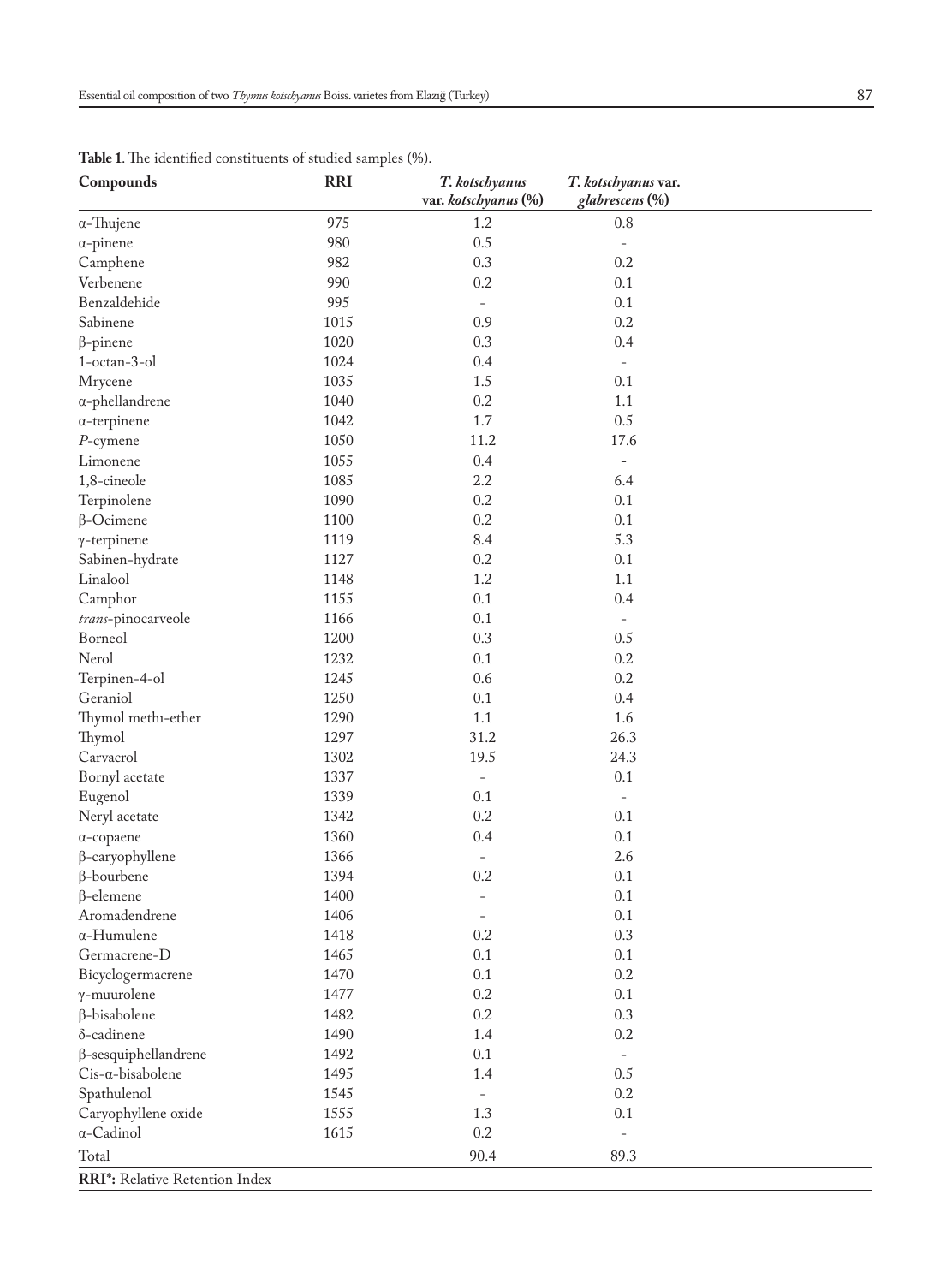tituents of *T. kotschyanus* var. *kotschyanus* and *T. kotschyanus* var. *glabrescens*, respectively; the other main components were borneol (7.7%), 1,8-cineole (5.9%) and thymol methyl ether (4.1%) (18). Thymol and carvacrol were the main constituents in this study; the other major components in the oil of studied samples were *p*-cymene and 1,8-cineole (Table 1). Sefidkon et al., (19) determined the major constituents in *Thymus kotschyanus* from Iran as carvacrol (40%), thymol (10%) and γ-terpinene (8.55%).

Significant quantitative differences between the two oils were apparent only between the two isomeric phenols, carvacrol and thymol, and their biosynthetic precursors γ-terpinene and *p*-cymene; the concentration of other components varied greatly among the two oils (Table 1). In another study, floral budding, flowering and seed essential oil of *T. caramanicus* were analyzed by GC and GC-MS; as a result carvacrol was the major compound in all samples. The ranges of major constituents were as follow: carvacrol (58.9- 68.9%), *p*-cymene (3.0-8.9%), γ-terpinene (4.3-8.0%), thymol (2.4-6.0%) and borneol (2.3-4.0%) (20, 21) reported that; in the oil of *T. daenensis* subsp. *daenensis*, twenty six constituents were detected, which represented about 99.7% of the total detected compounds and the major constituents of the oil were thymol (74.7%),  $p$ -cymene (6.5%), β-caryophyllene (3.8%) and methyl carvacrol (3.6%), other components were present in amounts less than 3%. In the present study studied *Thymus* samples were shown to contain mainly carvacrol, thymol, *p*-cymene; whereas other compounds detected only low percentages (Table 1); these differences probably depending on the different analytical method, environmental factors and different plant material investigated.

In the oil of *T. kotschyanus* var. *kotschyanus*, forty one components were identified, which represented about 90.4% of the total detected constituents. The major constituents of the oil were thymol (31.2%), carvacrol (19.5%), *p*-cymene (11.2%) and γ-terpinene (8.4%); other components were present in amounts less than 3% ; in particular, monoterpene phenols were the most abundant compound group of the oil (Table 1). In the oil of the other species (*T. kotschyanus* var. *glabrescens*), 39 compounds, constituting 89.3% of the oil, were identified; thymol (26.3%), carvacrol (24.3%), *p*-cymene (17.6%) and 1,8-cineole (6.4%) were reported the main compounds (Table 1). Similar to *T. kotschyanus* var. *kotschyanus*, monoterpene phenols were also the most abundant compound group of this oil. Therefore, both oils are rich in monoterpene phenols and poor in other terpenoids (Table 1). From table 1, it is evident that there are many qualitative similarities between the oils although the amounts of some compounds are different. In regard to the previously reported contents of the essential oil of *Thymus* taxa, it is interesting to point out that there are no important qualitative differences between the present work major compounds and those studies but there are some quantitative differences indicating that environmental and some other factors strongly influence its essential oil composition. Comparison of the volatile compounds of *T. kotschyanus*. var. *kotschyanus* and *T. kotschyanus* var. *glabrescens* oils (Table 1) with data that have been published on the oil composition of cited *Thymus* raxa in the literature shows that there are some qualitative and quantitative differences between the studied *Thymus* oils. These chemical differences can be most probably explained by the variability of the plant subspecies, varietes and the existence of different chemotypes.

In conclusion, the oils of the two investigated *Thymus kotscyanus* varietes are rich in monoterpene phenols (especially, thymol and carvacrol) and due to this high phenol content, they can be considered as substitutes for common Thyme (*Thymus vulgaris*) oil for medicinal purposes and other applications; so the Eastern region of Turkey (Elazığ) *T. kotschyanus*. var. *kotschyanus* and *T. kotschyanus* var. *glabrescens* may be a potential thymol-rich source for commercial cultivation. Furthermore, it is possible to say that, the essential oils of *T. kotschyanus*. var. *kotschyanus* and *T. kotschyanus* var. *glabrescens* have carvacrol/thymol chemotypes in Eastern region of Turkey. *T. kotschyanus*. var. *kotschyanus* and *T. kotschyanus* var. *glabrescens* evidenced a similarity, with reference to the presence of the main constituents; carvacrol, thymol, γ-terpinene and *p*-cymene were among the major compunds in both varietes. Also the percentages of 1,8-cineole, borneol and other compounds were comparable. In addition, the essential oil results have given some clues on the chemotaxonomy and potential usability of these *Thymus* varietes as natural product. According